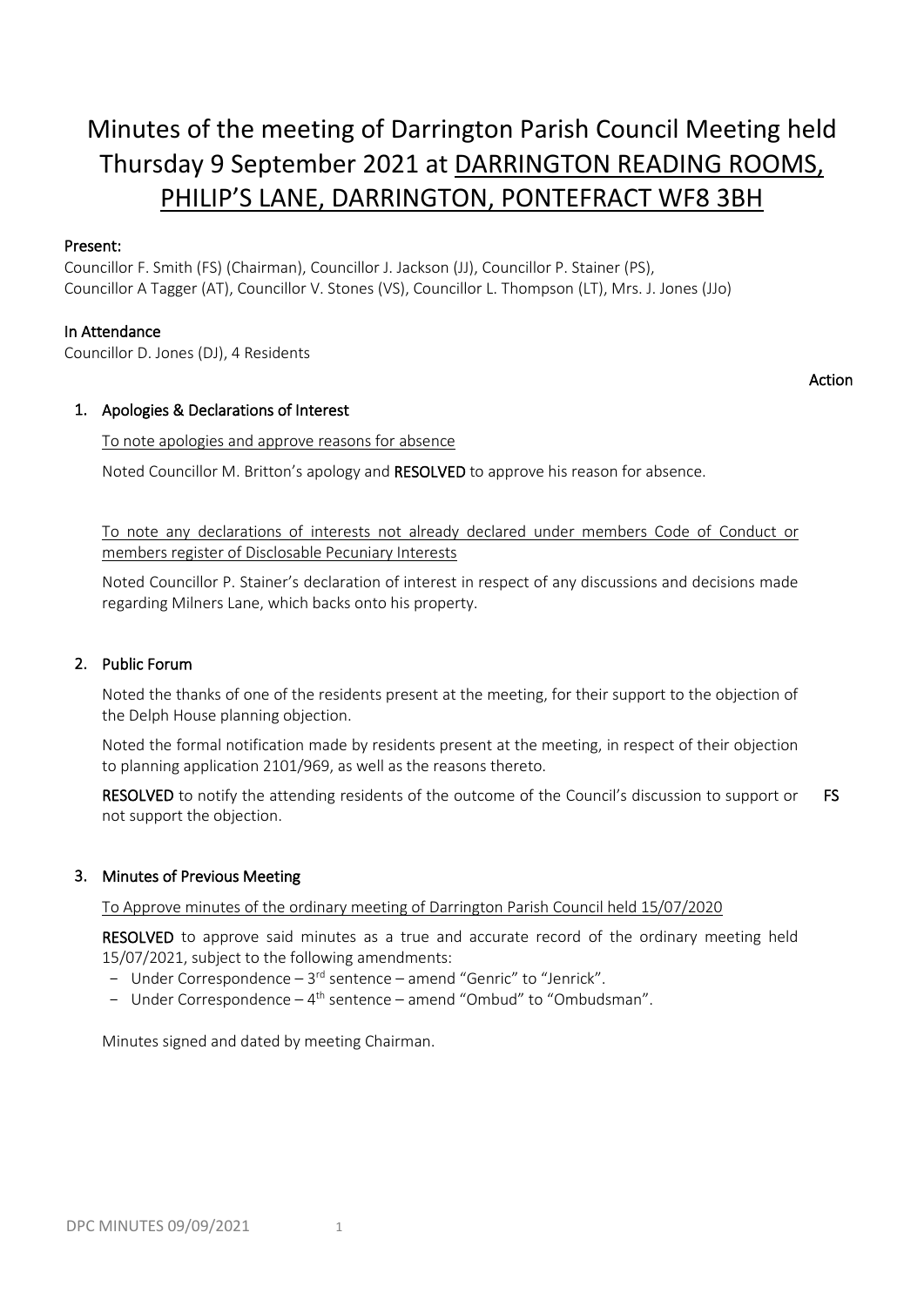# 4. Matters Arising

i. To Receive feedback relating to Wentedge Quarry objection

Received Councillor M. Britton's feedback that a decision was awaited in this respect.

### ii. To receive feedback relating to village benches

Received Councillor F. Smith's feedback confirming that the village benches had been installed.

## iii. To receive feedback relating to Milners Lane and footpaths

The Council received feedback that Councillor M. Britton had obtained proof that Milners Lane was previously approved as a legitimate footpath.

RESOLVED to apply to Bronwyn Knight (Head of Planning – Wakefield Council), requesting clarity MB as to whether Milners Lane is a permissive footpath.

RESOLVED further to establish whose land the footpath is on in order to advise of the application. MB

## iv. To receive feedback relating to speed surveys

No feedback received. **RESOLVED** to continue following up on a regular basis. FS

- v. To receive feedback relating to assessment of wooden bus shelter near traffic lights Noted that the resident concerned had been informed of the Council's decision.
- vi To receive feedback relating to CIL report submission

Noted that the report had been submitted to the relevant parties and all was in order.

## vii. To receive feedback relating to appointment of internal auditor

RESOLVED to carry over to the next meeting.

## viii. To receive feedback relating to ginnel / bridleway near Counsellor L. Thompson's house

Noted that the ginnel is not a legitimate bridleway and that signs had been created to place at either end of the ginnel.

RESOLVED to obtain consent from the resident at the top end of the ginnel to place a sign on their fence and thereafter, to place a sign at each end of the ginnel. LT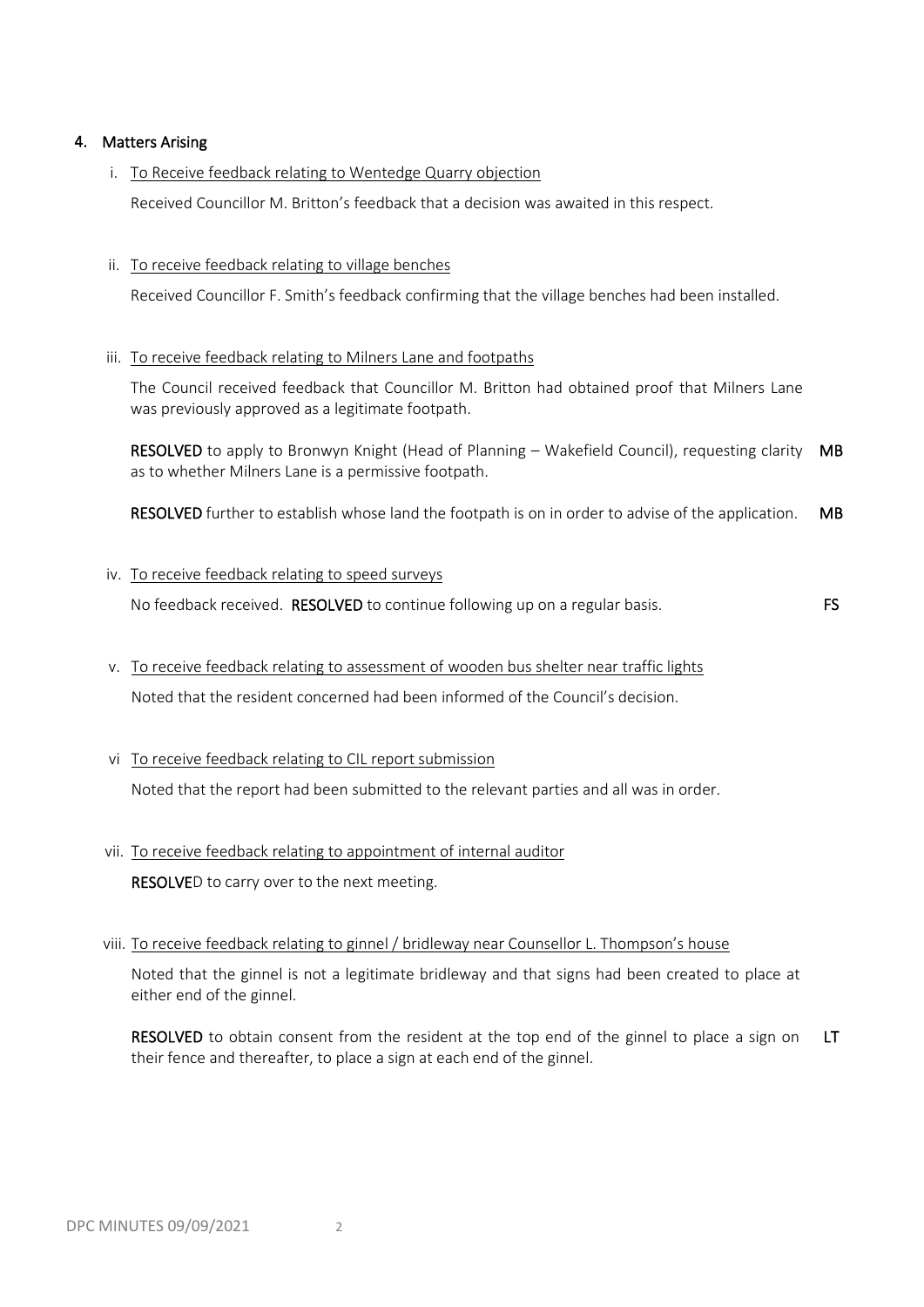- ix. To receive feedback relating to cutting back of growth along A1 footpath Noted that this had been done.
- x. To receive feedback relating to use of residents' garden waste bins along Estcourt Road Nothing to note.
- xi. To receive feedback relating to distribution of crime figures

Noted the crime figures which had been distributed to the Council.

RESOLVED to request more detailed information on each statistic. VS

xii. To receive feedback relating to closure of Marlpit Lane

Nothing to note.

## xiii. To receive feedback relating to updating of Standing Orders on website

Noted that the standing orders had been updated on the website and the finance standing orders would also be updated.

## 5. Correspondence

## i. To consider solution to remove dog poo from allocated dog poo bins

RESOLVED to write an article in the newsletter advising of the amount of dog poo which was being removed from the dog poo bins on a regular basis, and to call on dog owners in the village to volunteer their assistance with the ongoing clearing of the bins. FS

RESOLVED further to communicate in the newsletter that the remaining 2 dog poo bins would not be installed until residents stepped forward to volunteer their assistance. FS

## ii. To consider enquiry regarding the Council Clerk role

Noted that a resident of a nearby village had queried whether the Council had appointed a paid Council Clerk.

RESOLVED that if the need arose to appoint a paid Clerk in the future, the resident would be contacted for further discussion.

## iii. To consider complaints received from a resident

Noted several complaints from a resident including debris that had not yet been removed, uncontrolled weeds, an unkempt notice board along Valley Road and the location of the dog poo bag dispensers.

RESOLVED to invite the resident to the next Council meeting to present his concerns formally. FS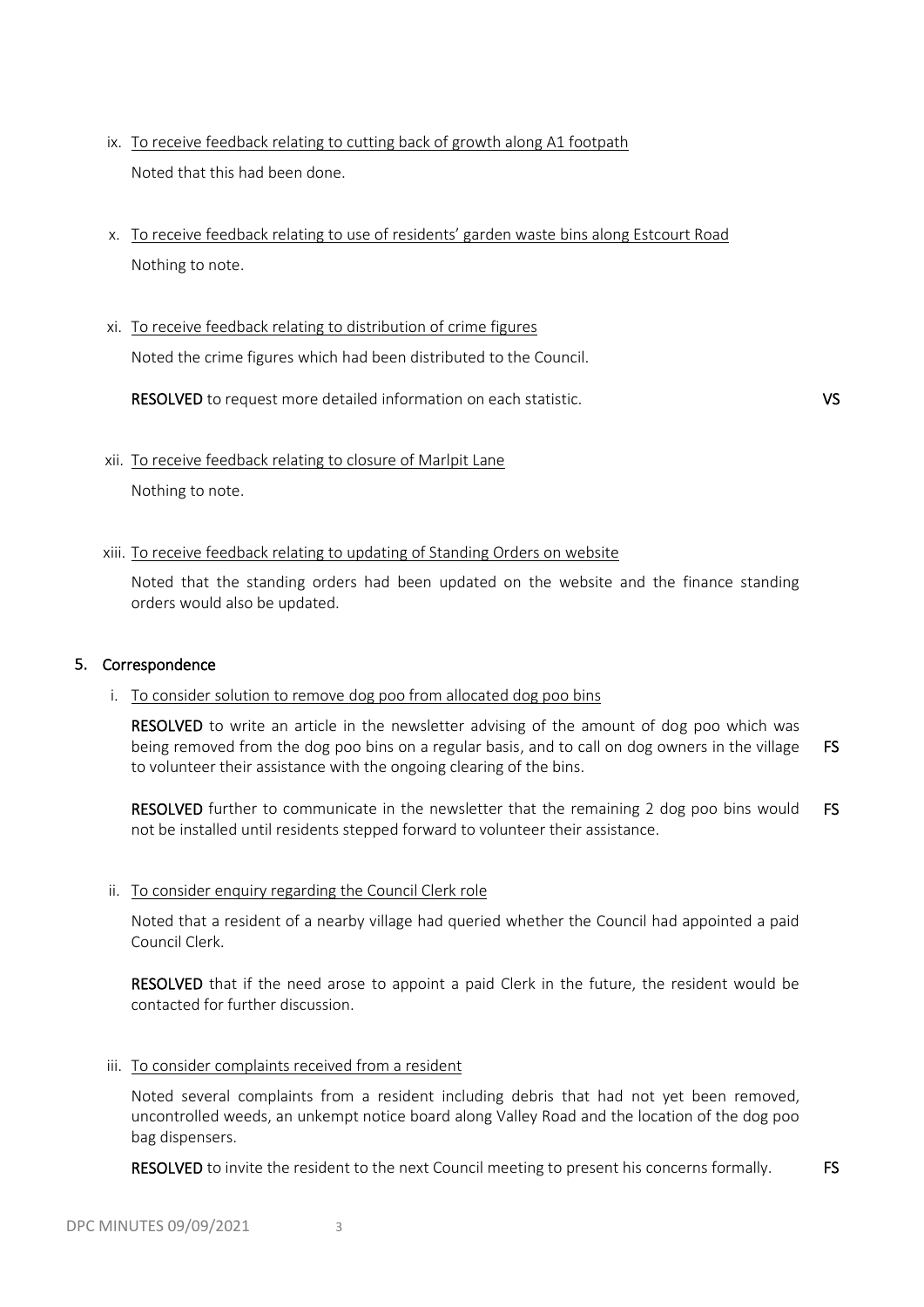#### iv. To consider concerns raised by Wentbridge residents

Noted concerns in respect of speeding, signage and bridge weight restrictions.

RESOLVED to carry over to the next meeting.

#### v. To note query regarding play equipment

RESOLVED to forward query to Councillor P. Stainer for response. FS

## vi. To consider possible alternative road calming measure

Noted a possible road calming measure for Darrington, to place gates at each entrance to the village.

RESOLVED to consider this further on receipt of additional infrastructure levy income and upon receipt of speed survey data.

#### vii. To consider purchase of compost bins

RESOLVED to purchase 2 compost bins and, upon receipt of approval to store the bins near Tithe Barn, install accordingly. FS

#### 6. Finance

To note payments made during July 2021

| <b>Date</b><br><b>Approved</b> | Item    | Payment<br>Method | Payee                          | Reason                              | <b>Amount</b> | <b>VAT</b>               |
|--------------------------------|---------|-------------------|--------------------------------|-------------------------------------|---------------|--------------------------|
| 15.7.21                        | 26-2122 |                   | Cheque 872 JRB Enterprise Ltd  | <b>Dog Bin Stations</b>             | 794.40        | 132.40                   |
| 15.7.21                        | 27-2122 | Cheque 873 D Dyas |                                | Gardening/maintenance               | 256.00        | $\overline{\phantom{a}}$ |
| 15.7.21                        | 28-2122 |                   | Cheque 874 Pink Spaghetti      | Preparation of minutes              | 150.00        | $\overline{\phantom{a}}$ |
| 15.7.21                        | 29-2122 |                   | Cheque 875 Wakefield Council   | Annual Grounds Maintenance Contract | 1,182.19      | 197.03                   |
| 15.7.21                        | 30-2122 |                   | Direct Debit Public Works Loan | Loan payment                        | 1,104.17      | ۰                        |
| <b>Total expenditure</b>       |         |                   |                                |                                     | 3,486.76      | 329.43                   |

Noted no income received during July and closing balance on 31 July 2021 of £27 891.22.

| To note payments made during August 2021 |  |
|------------------------------------------|--|
|                                          |  |

| <b>Date</b><br><b>Approved</b> | Item    | Payment<br>Method     | Payee                     | Reason                                        | Amount | VAT                      |
|--------------------------------|---------|-----------------------|---------------------------|-----------------------------------------------|--------|--------------------------|
| 12.8.21                        | 31-2122 |                       | Cheque 876 Pink Spaghetti | Preparation of minutes                        | 180.00 | $\overline{\phantom{a}}$ |
| 12.8.21                        | 32-2122 | Cheque 877 PM Stainer |                           | Postage stamps                                | 10.20  | $\overline{\phantom{a}}$ |
| 12.8.21                        | 33-2122 | Cheque 878 M Britton  |                           | <b>Materials for Notice Board restoration</b> | 11.38  | 1.90                     |
| 12.8.21                        | 34-2122 | Cheque 879 D Dyas     |                           | Gardening/maintenance                         | 272.00 | $\overline{\phantom{a}}$ |
|                                |         |                       |                           | <b>TOTAL</b>                                  | 473.58 | 1.90                     |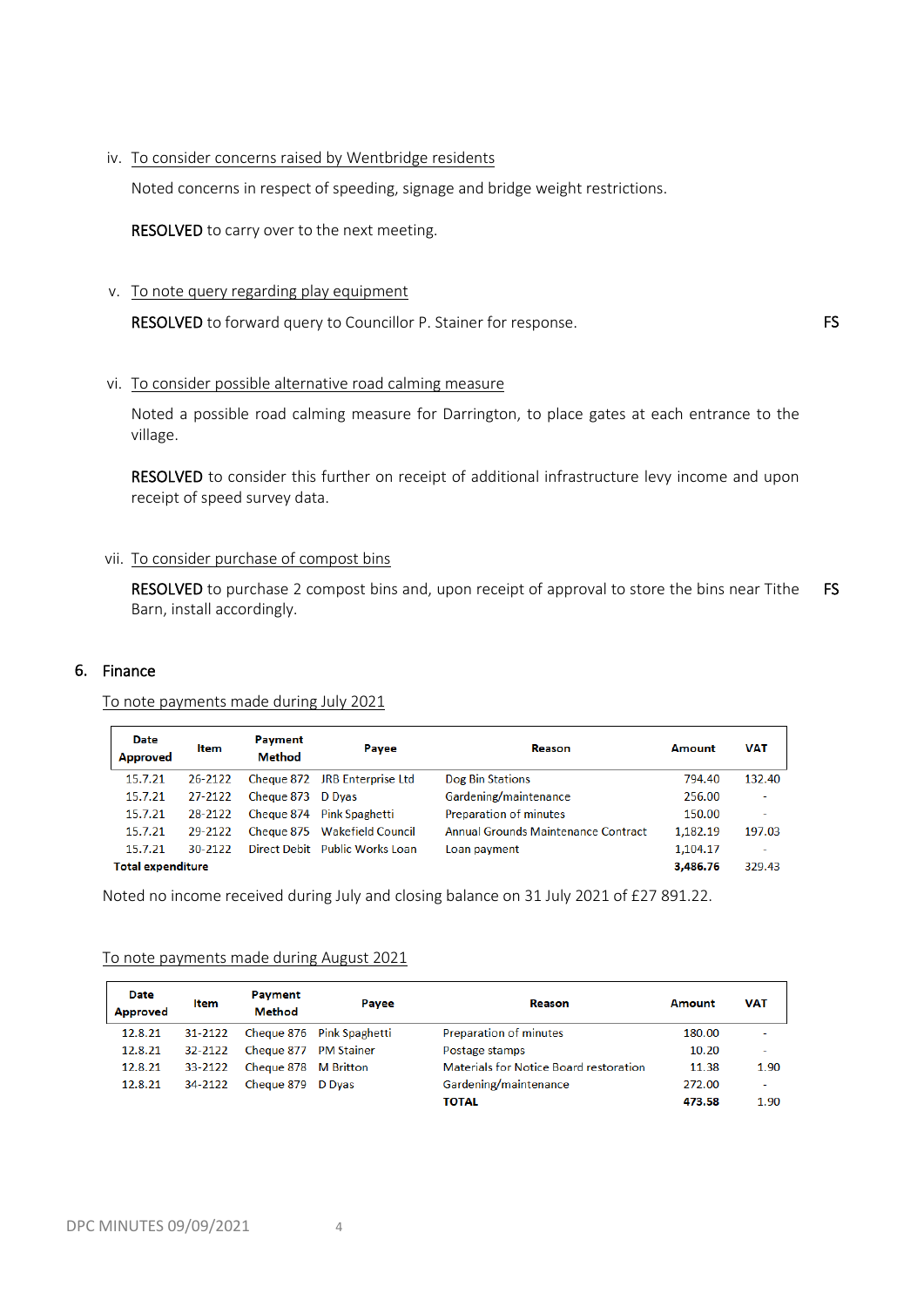To approve payments for September 2021

| Date<br><b>Approved</b> | <b>Item</b> | Payment<br><b>Method</b> | Payee                         | Reason                                                         | Amount | <b>VAT</b>               |
|-------------------------|-------------|--------------------------|-------------------------------|----------------------------------------------------------------|--------|--------------------------|
| 09.9.21                 | 35-2122     |                          | Cheque 880 Richard Hirst      | Poop Dog Signs                                                 | 33.32  | 6.66                     |
| 09.9.21                 | 36-2122     | Cheque 881 D Dyas        |                               | Gardening/maintenance                                          | 192.00 | $\overline{\phantom{a}}$ |
| 09.9.21                 | 37-2122     |                          | Cheque 882 PKF Littleiohn LLP | <b>Annual Audit Assurance Review</b>                           | 240.00 | 40.00                    |
| 09.9.21                 | 38-2122     |                          |                               | Cheque 883 Yorkshire Local Councils Induction Training Webinar | 36.80  | $\overline{\phantom{a}}$ |
|                         |             |                          |                               | <b>TOTAL</b>                                                   | 502.12 | 46.66                    |

Noted successful conclusion of external audit and compliant findings, as well as thanks to Councillor P. Stainer for his effort in this respect.

Noted no income during August and closing balance on 31 August 2021 of £27 417.64.

RESOLVED to settle all above accounts with immediate effect.

RESOLVED to follow up with Darrington Primary School regarding the uncashed cheque of £1 000. AT

#### 7. Planning Matters

To consider planning applications received

Darrington Parish Council considered the under-mentioned applications, received from Wakefield Council and reached the decision shown:

| <b>CYC Reference</b> | Address/Description                                                    | Darrington Parish Council Decision                                                                                                                                                                                                                                        |    |
|----------------------|------------------------------------------------------------------------|---------------------------------------------------------------------------------------------------------------------------------------------------------------------------------------------------------------------------------------------------------------------------|----|
| ???                  | 2 Park Close – Garden room to rear of house                            | No objection to the planning application.                                                                                                                                                                                                                                 |    |
| ڊڊڊ                  | 23 Southern Croft $-$ T1, T2 and T3 sycamore<br>trees to be reduced    | No decision required.                                                                                                                                                                                                                                                     |    |
| 2101/969             | 6 Wentworth Park Rise $-1$ <sup>st</sup> floor extension to<br>balcony | <b>RESOLVED</b> to object based on a) non-compliance<br>with required planning application protocols (no<br>public notification), b) loss of privacy for<br>surrounding properties, c) inadequate detail<br>provided in the application and d) loss of service<br>access. | AT |
| ???                  | 7 Ash Grove $-1$ <sup>st</sup> floor extension                         | No objection to the planning application.                                                                                                                                                                                                                                 |    |
| ַרְרְי               | 3 Illuminated signs on land at Trinity Farm                            | No decision required.                                                                                                                                                                                                                                                     |    |
| ַרְרְי               | 2 Thorntree Close                                                      | No decision required.                                                                                                                                                                                                                                                     |    |

RESOLVED to send a letter to the surrounding parish councils to request that they collectively engage regarding planning applications within the respective parishes. AT

## 8. Reports – School, Police, Gardening Club, Village Field, Newsletter

To consider school report

Nothing to report.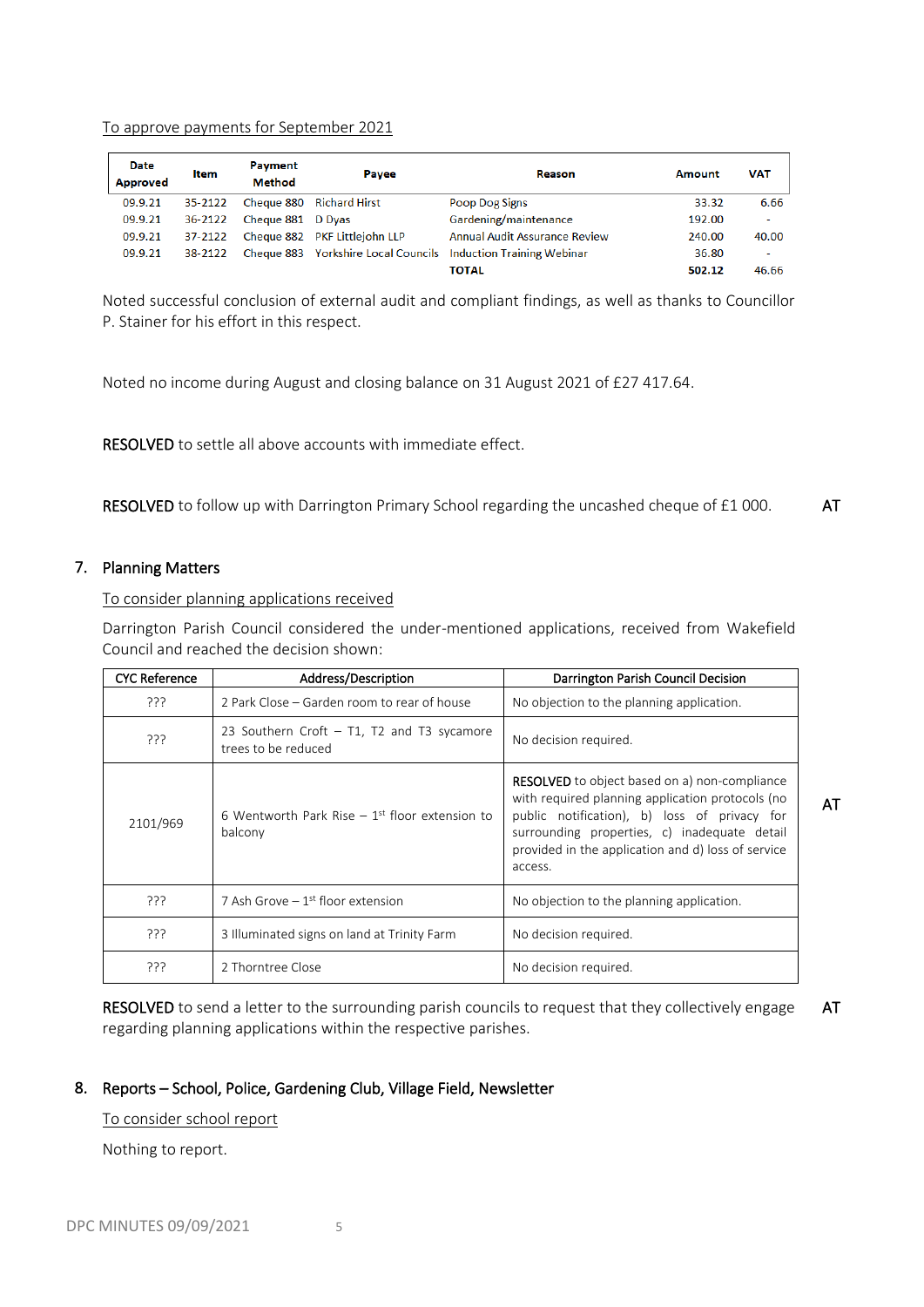## To consider police report

Noted that discussions were being held with the Area Commander regarding lack of police visibility in the area.

| <b>RESOLVED</b> to keep Council updated as to progress with the discussions.                                                         |     |
|--------------------------------------------------------------------------------------------------------------------------------------|-----|
| <b>RESOLVED</b> to also discuss the matter with the residents that had attended the meeting and are both<br>service police officers. | VS. |
| To consider gardening club report                                                                                                    |     |

Noted a successful meeting, with thanks to VS and LT for their attendance and participation.

## To consider village field report

Noted resignation of the Chairman and Treasurer of the Feast and Fayre Committee.

| RESOLVED to propose the bonfire once again to the Village Field Committee. |  |  |  | <b>PS</b> |
|----------------------------------------------------------------------------|--|--|--|-----------|
|----------------------------------------------------------------------------|--|--|--|-----------|

## To consider the newsletter report

RESOLVED to contact residents for content for the newsletter and to publish the next newsletter in October. VS

## 9. Parish Council Law and Governance requirements

## To consider YLCA clerk training feedback

RESOLVED that the Darrington Parish Council would not be employing Mrs J. Jones as its Council Clerk, but rather that the relationship was of a contractual nature, where Mrs Jones is contracted to perform certain administration functions on behalf of the Council.

RESOLVED further that Councillor F. Smith had been appointed as the Council's Proper Officer.

Noted the correct protocol for calling meetings, as well as the correct preparation of the resident notice, meeting summons, agenda and minutes.

RESOLVED to update the meeting protocols and documentation to comply with regulations. JJo

RESOLVED further to include an invitation on the resident notice to request a hard copy of the full agenda for those residents that do not have access to the Darrington Parish Council website. JJo